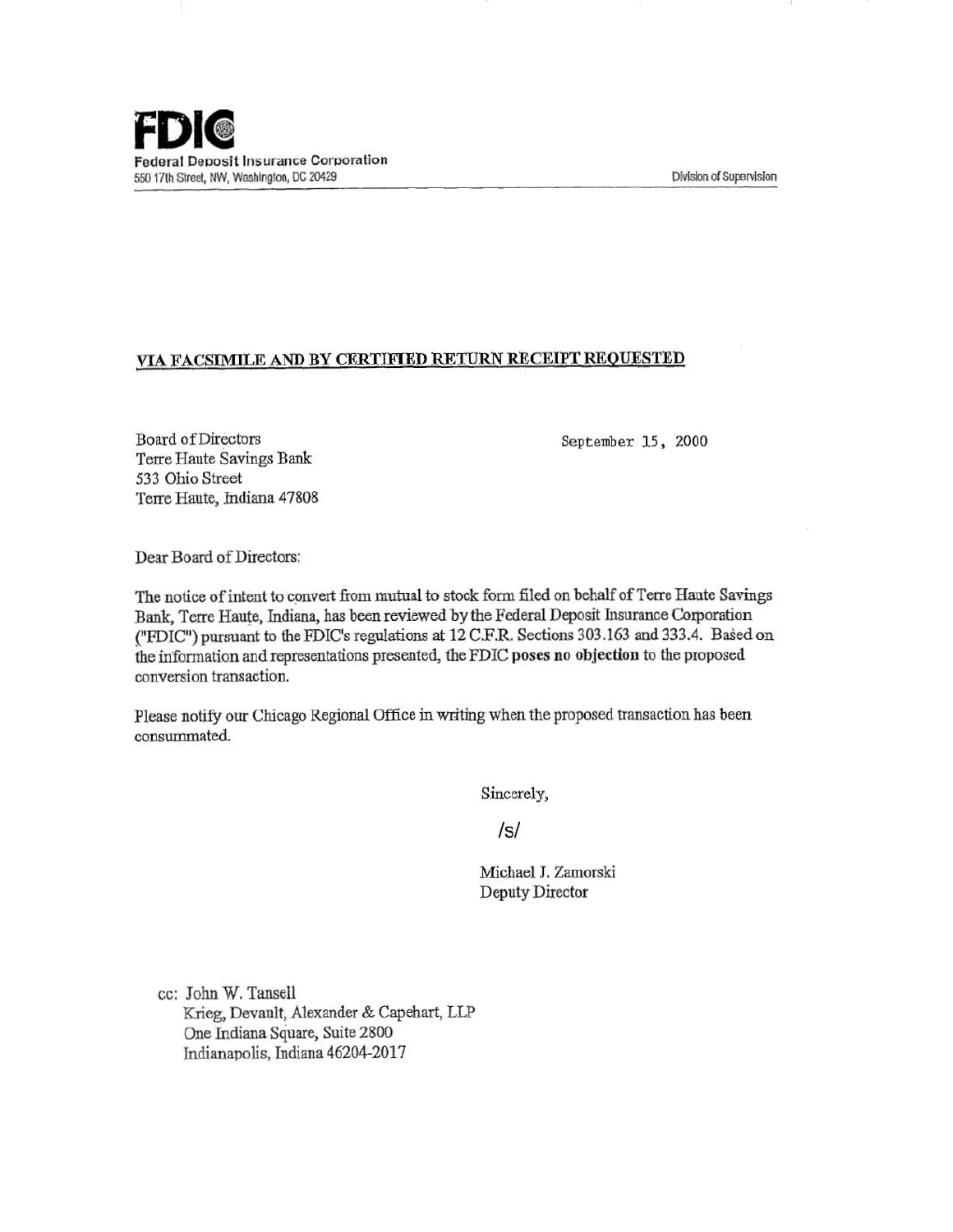## FEDERAL DEPOSIT INSURANCE CORPORATION

IN RE: Terre Haute Savings Bank Terre Haute, Vigo County, Indiana Application for Consent to Merge

## **ORDER AND BASIS FOR CORPORATION APPROVAL**

Pursuant to Section 18(c) and other provisions of the Federal Deposit Insurance Act ("FDI Act"), an application has been filed on behalf of Terre Haute Savings Bank, Terre Haute, Indiana ("Savings Bank"), an Indiana chartered mutual savings bank for the FDIC's consent to merge with an interim Indianachartered stock savings bank ("Stock Bank"). Savings Bank is a Bank Insurance Fund ("BIF") member, with total assets of \$105,982,000 and total deposits of \$89,209,000 as of September 30, 1999.

These filings were made in connection with the "Terre Haute Savings Bank Plan of Reorganization to a Mutual Holding Company and Stock Issuance Plan" (the "Plan"). Pursuant to the Plan, Savings Bank will: (i) merge with an interim stock savings bank, THSB Merger Bank, which will own 100 percent of the stock of the stock savings bank, that will succeed to all the rights and obligations of Savings Bank; and (ii) establish an Indiana mutual holding company, Terre Haute Savings, MHC, Inc. ("MHC") which will own 100 percent of the stock of Stock Bank. Presently there are no plans to offer for sale any portion of its stock. The proposed transaction per se will not alter the competitive structure of banking in the market currently served by Savings Bank. Savings Bank's principal office will remain at 533 Ohio Street, Terre Haute, Vigo County, Indiana. Notice of the proposed transaction, in a form approved by the FDIC, has been published pursuant to the FDI Act.

A review of available information, including the Community Reinvestment Act ("CRA") Statement of Savings Bank discloses no inconsistencies with the purposes of the CRA. The bank is expected to continue to meet the credit needs of its entire community, consistent with safe and sound operation of the institution.

In connection with the application the FDIC has taken into consideration the financial and managerial resources and future prospects of the resultant Bank, and the convenience and needs of the community to be served. Having found favorably on these statutory factors and having considered other relevant information, including any reports on the competitive factors furnished by the Comptroller of the Currency, . the Board of Governors of the Federal Reserve System, the Office of Thrift Supervision, or the Attorney General of the United States, it is the FDIC's judgement that the application should be and hereby is approved, subject to the following conditions:

(1) That the proposed transaction may not be consummated unless and until the FDIC issues a nonobjection letter to the Notice filed on behalf of the applicant pursuant to section 303.161 of the FDIC's Rules and Regulations concerning the mutual-to-stock conversion portion of this transaction;

(2) That prior to a sale, transfer, or disposition of any shares of Savings Bank by the MHC to any person (including any Employee Stock Ownership Plan), or a conversion of the mutual holding company to stock form, MHC will provide written notification to the FDIC and provide the FDIC with copies of all documents filed with state and Federal banking and/or securities regulators in connection with any such sale, transfer, disposition, or conversion;

(3) That, should any shares of the stock of Savings Bank or the Stock Bank be issued to persons other than MHC, any dividends waived by MHC must be retained by Savings Bank or the Stock Bank and segregated, earmarked, or otherwise identified on the books and records of Savings Bank or the Stock Bank; such amounts must be taken into account in any valuation of the institution and factored into the calculation used in establishing a fair and reasonable basis for exchanging shares in any subsequent